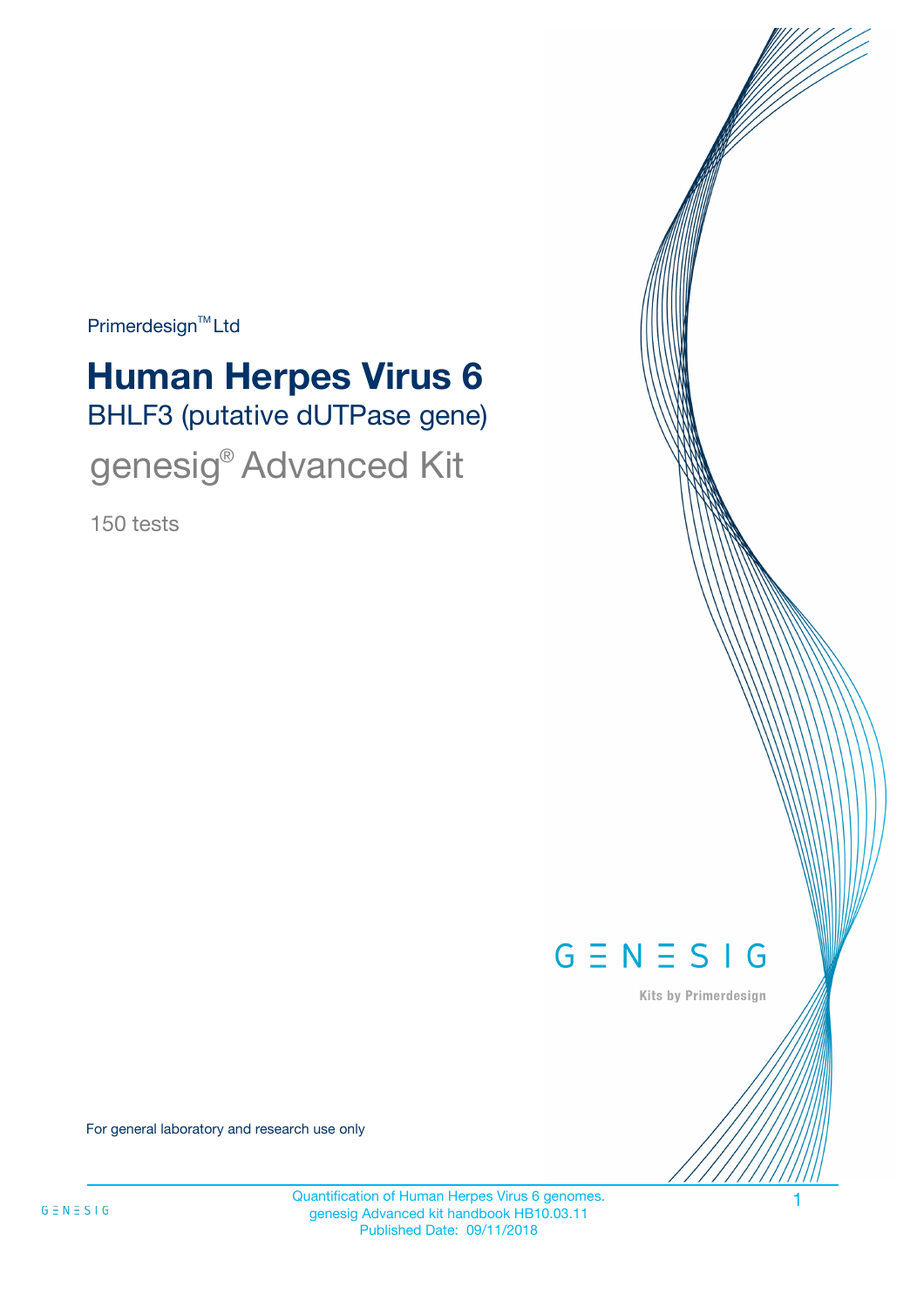## Introduction to Human Herpes Virus 6

HHV-6B is responsible for up to 93% of primary infections in Europe and North America. Such infections usually cause fever, with exanthem subitum (Roseola/rash) only being observed in 10% of cases. HHV-6 primary infections account for up to 20% of infant hospitalizations in the United States and are associated with several more severe complications, such as encephalitis, lymphadenopathy, myocarditis and myelosuppression.

After primary infection, latency is established in myeloid and bone marrow progenitors and exists for the life time of the host. The virus periodically re-activates from this latent state, with HHV-6 DNA being detectable in 20-25% of healthy adults in the United States. In the immunocompetent setting, these re-activations are often asymptomatic, but in immunosuppressed individuals there can be serious complications.

HHV-6 re-activation causes severe disease in transplant recipients and can lead to graft rejection, often in consort with other betaherpesviridae. Likewise in HIV/AIDS, HHV-6 reactivations cause disseminated infections leading to end organ disease and death. Although up to 100% of the population are exposed (seropositive) to HHV-6, most by 3 years of age, there are rare cases of primary infections in adults. In the United States, these have been linked more with HHV-6A, which is thought to be more pathogenic and more neurotropic and has been linked to several central nervous system-related disorders.

HHV-6 has also been found in multiple sclerosis patients and has been implicated as a cofactor in several other diseases, including chronic fatigue syndrome, fibromyalgia, AIDS, and temporal lobe epilepsy but no definitive link has been established.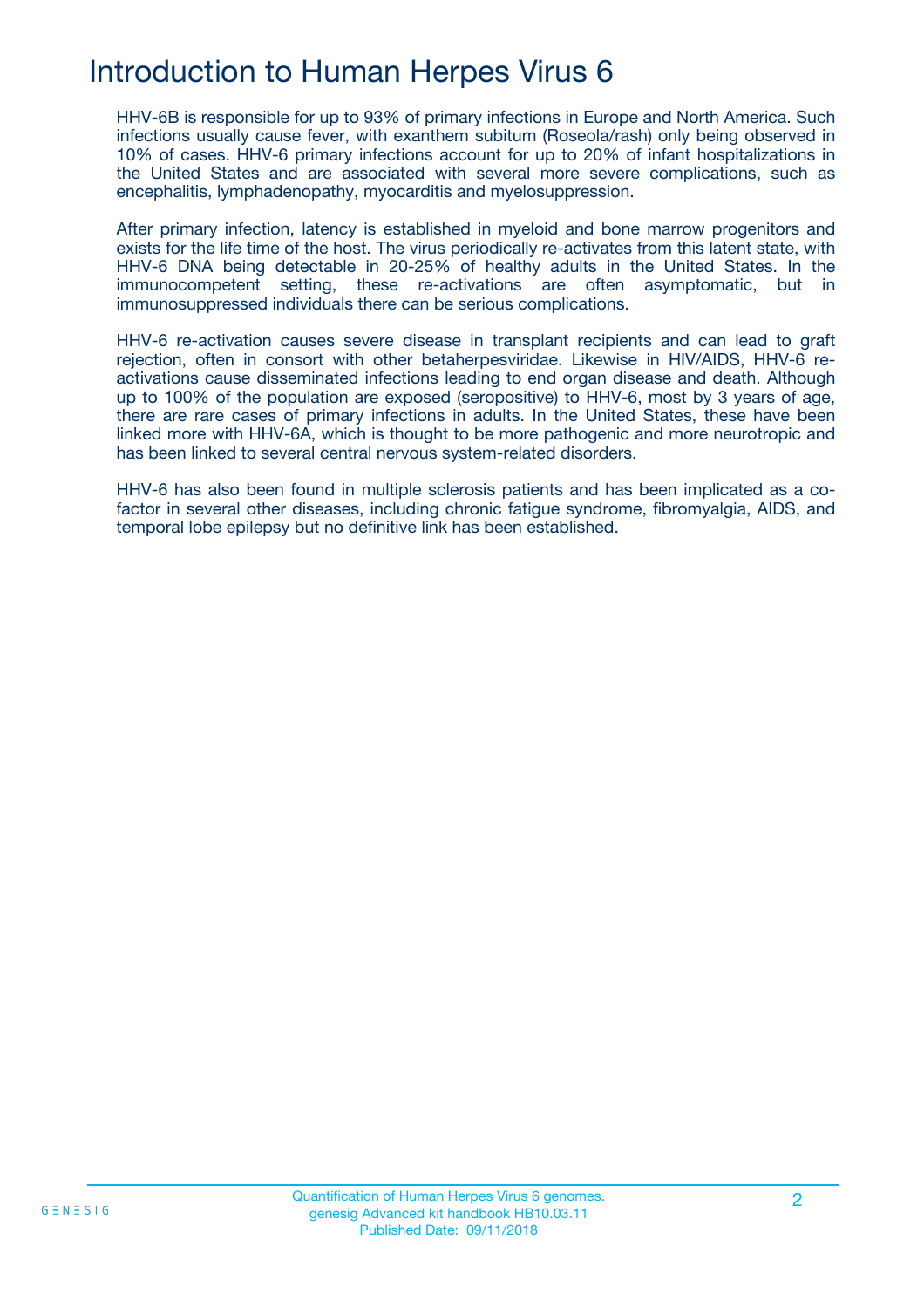## **Specificity**

The Primerdesign genesig Kit for Human Herpes Virus 6 (HHV6) genomes is designed for the in vitro quantification of HHV6 genomes. The kit is designed to have a broad detection profile. Specifically, the primers represent 100% homology with over 95% of the NCBI database reference sequences available at the time of design.

The dynamics of genetic variation means that new sequence information may become available after the initial design. Primerdesign periodically reviews the detection profiles of our kits and when required releases new versions.

The primers have 100% homology with over 95% of reference sequences contained in the NCBI database for HHV6A and B.

If you require further information, or have a specific question about the detection profile of this kit then please send an e.mail to enquiry@primerdesign.co.uk and our bioinformatics team will answer your question.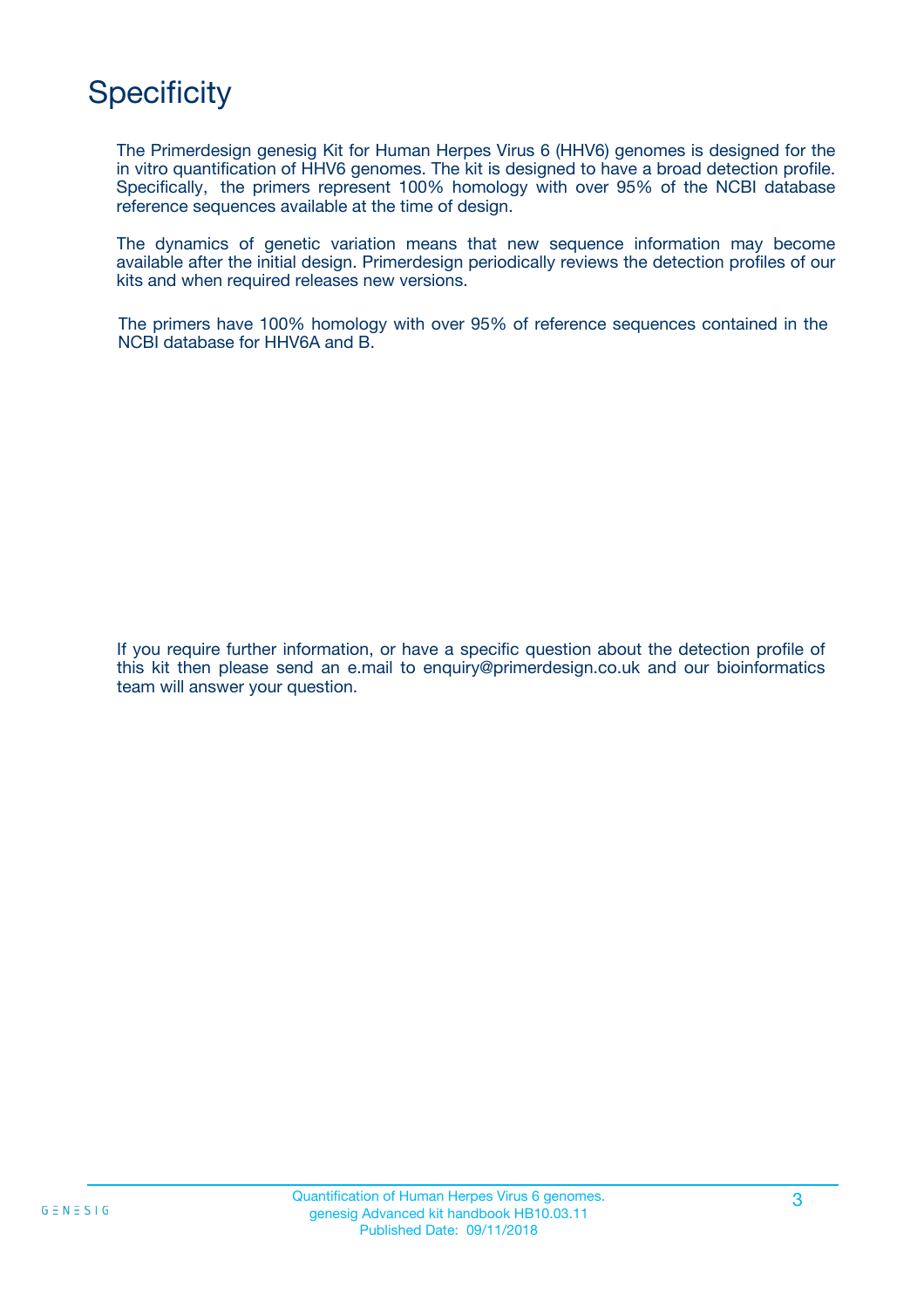## Kit contents

- **HHV6 specific primer/probe mix (150 reactions BROWN)** FAM labelled
- **HHV6 positive control template (for Standard curve RED)**
- **Internal extraction control primer/probe mix (150 reactions BROWN)** VIC labelled as standard
- **Internal extraction control DNA (150 reactions BLUE)**
- **Endogenous control primer/probe mix (150 reactions BROWN)** FAM labelled
- **RNase/DNase free water (WHITE)** for resuspension of primer/probe mixes
- **Template preparation buffer (YELLOW)** for resuspension of internal control template, positive control template and standard curve preparation

### Reagents and equipment to be supplied by the user

#### **Real-time PCR Instrument**

#### **Extraction kit**

This kit is recommended for use with genesig Easy DNA/RNA extraction kit. However, it is designed to work well with all processes that yield high quality RNA and DNA with minimal PCR inhibitors.

#### **oasig**TM **lyophilised or Precision**®**PLUS 2X qPCR Master Mix**

This kit is intended for use with oasig or PrecisionPLUS2X qPCR Master Mix.

**Pipettors and Tips**

**Vortex and centrifuge**

#### **Thin walled 1.5 ml PCR reaction tubes**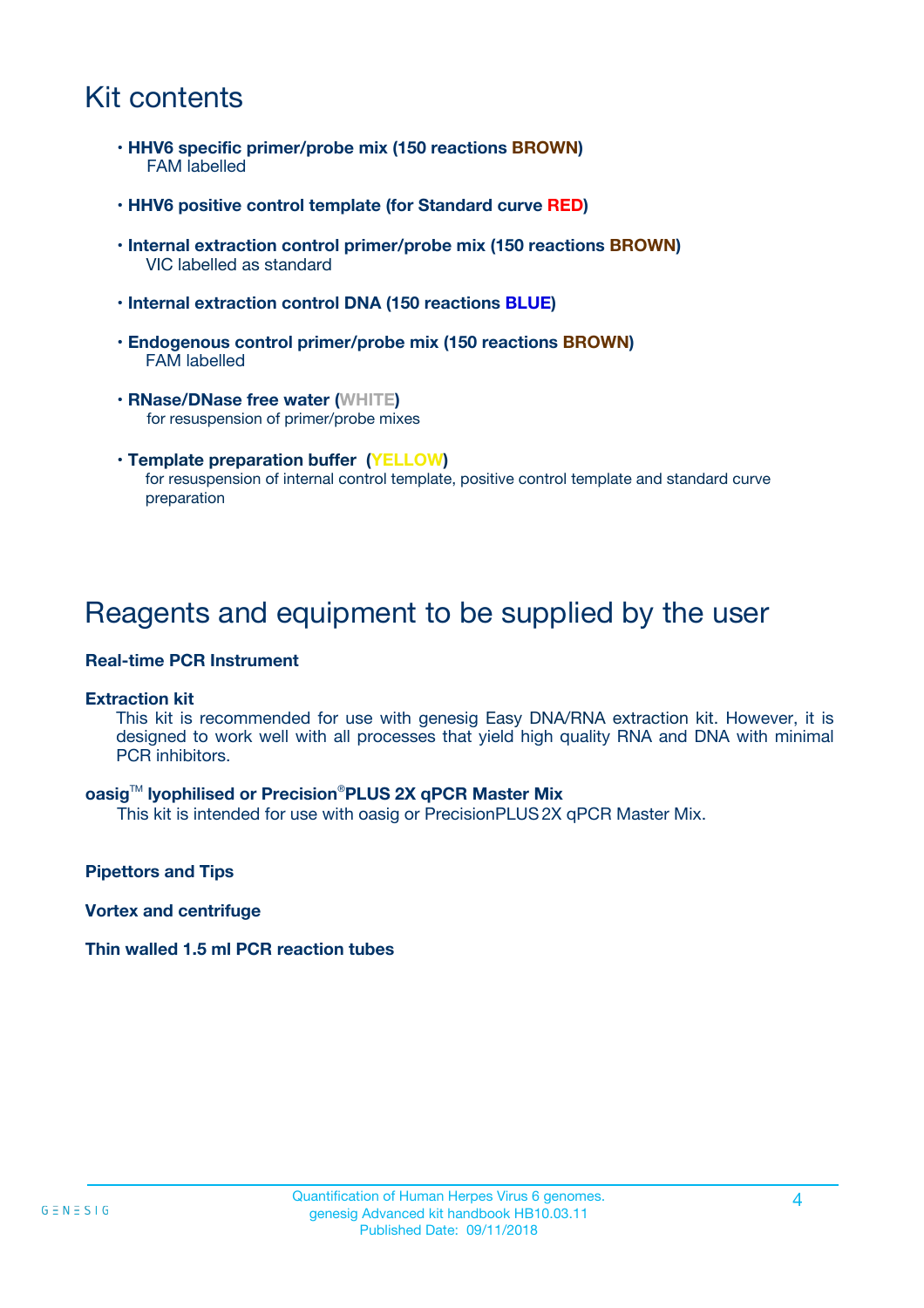### Kit storage and stability

This kit is stable at room temperature but should be stored at -20ºC on arrival. Once the lyophilised components have been resuspended they should not be exposed to temperatures above -20°C for longer than 30 minutes at a time and unnecessary repeated freeze/thawing should be avoided. The kit is stable for six months from the date of resuspension under these circumstances.

If a standard curve dilution series is prepared this can be stored frozen for an extended period. If you see any degradation in this serial dilution a fresh standard curve can be prepared from the positive control.

Primerdesign does not recommend using the kit after the expiry date stated on the pack.

### Suitable sample material

All kinds of sample material suited for PCR amplification can be used. Please ensure the samples are suitable in terms of purity, concentration, and DNA integrity (An internal PCR control is supplied to test for non specific PCR inhibitors). Always run at least one negative control with the samples. To prepare a negative-control, replace the template DNA sample with RNase/DNase free water.

### Dynamic range of test

Under optimal PCR conditions genesig HHV6 detection kits have very high priming efficiencies of >95% and can detect less than 100 copies of target template.

## Notices and disclaimers

This product is developed, designed and sold for research purposes only. It is not intended for human diagnostic or drug purposes or to be administered to humans unless clearly expressed for that purpose by the Food and Drug Administration in the USA or the appropriate regulatory authorities in the country of use. During the warranty period Primerdesign genesig detection kits allow precise and reproducible data recovery combined with excellent sensitivity. For data obtained by violation to the general GLP guidelines and the manufacturer's recommendations the right to claim under guarantee is expired. PCR is a proprietary technology covered by several US and foreign patents. These patents are owned by Roche Molecular Systems Inc. and have been sub-licensed by PE Corporation in certain fields. Depending on your specific application you may need a license from Roche or PE to practice PCR. Additional information on purchasing licenses to practice the PCR process may be obtained by contacting the Director of Licensing at Roche Molecular Systems, 1145 Atlantic Avenue, Alameda, CA 94501 or Applied Biosystems business group of the Applera Corporation, 850 Lincoln Centre Drive, Foster City, CA 94404. In addition, the 5' nuclease assay and other homogeneous amplification methods used in connection with the PCR process may be covered by U.S. Patents 5,210,015 and 5,487,972, owned by Roche Molecular Systems, Inc, and by U.S. Patent 5,538,848, owned by The Perkin-Elmer Corporation.

## Trademarks

Primerdesign™ is a trademark of Primerdesign Ltd.

genesig $^\circledR$  is a registered trademark of Primerdesign Ltd.

The PCR process is covered by US Patents 4,683,195, and 4,683,202 and foreign equivalents owned by Hoffmann-La Roche AG. BI, ABI PRISM® GeneAmp® and MicroAmp® are registered trademarks of the Applera Genomics (Applied Biosystems Corporation). BIOMEK® is a registered trademark of Beckman Instruments, Inc.; iCycler™ is a registered trademark of Bio-Rad Laboratories, Rotor-Gene is a trademark of Corbett Research. LightCycler™ is a registered trademark of the Idaho Technology Inc. GeneAmp®, TaqMan® and AmpliTaqGold® are registered trademarks of Roche Molecular Systems, Inc., The purchase of the Primerdesign™ reagents cannot be construed as an authorization or implicit license to practice PCR under any patents held by Hoffmann-LaRoche Inc.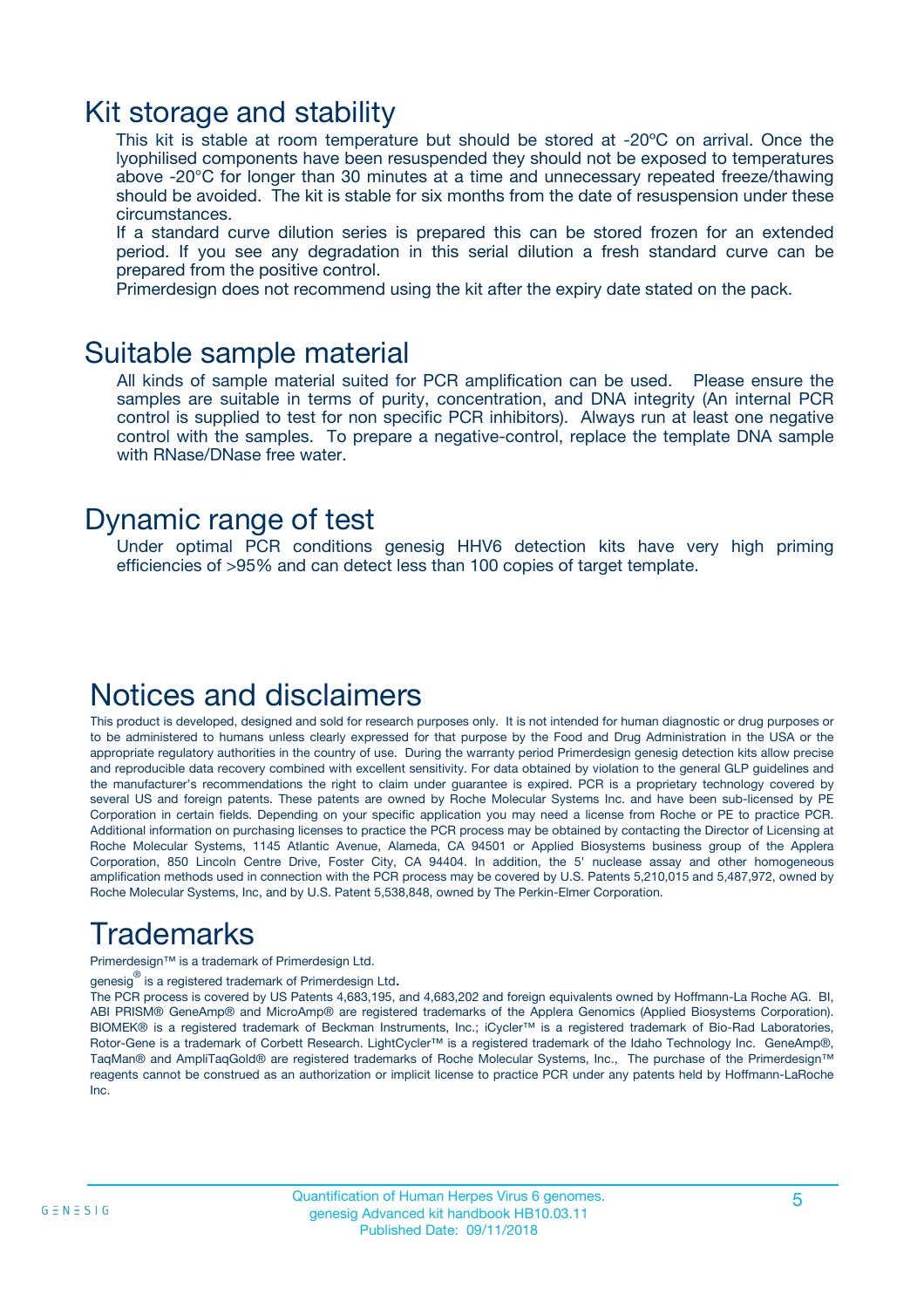### Principles of the test

#### **Real-time PCR**

A HHV6 specific primer and probe mix is provided and this can be detected through the FAM channel.

The primer and probe mix provided exploits the so-called TaqMan® principle. During PCR amplification, forward and reverse primers hybridize to the HHV6 DNA. A fluorogenic probe is included in the same reaction mixture which consists of a DNA probe labeled with a 5`-dye and a 3`-quencher. During PCR amplification, the probe is cleaved and the reporter dye and quencher are separated. The resulting increase in fluorescence can be detected on a range of qPCR platforms.

#### **Positive control**

For copy number determination and as a positive control for the PCR set up, the kit contains a positive control template. This can be used to generate a standard curve of HHV6 copy number / Cq value. Alternatively the positive control can be used at a single dilution where full quantitative analysis of the samples is not required. Each time the kit is used, at least one positive control reaction must be included in the run. A positive result indicates that the primers and probes for detecting the target HHV6 gene worked properly in that particular experimental scenario. If a negative result is obtained the test results are invalid and must be repeated. Care should be taken to ensure that the positive control does not contaminate any other kit component which would lead to false-positive results. This can be achieved by handling this component in a Post PCR environment. Care should also be taken to avoid cross-contamination of other samples when adding the positive control to the run. This can be avoided by sealing all other samples and negative controls before pipetting the positive control into the positive control well.

#### **Negative control**

To validate any positive findings a negative control reaction should be included every time the kit is used. For this reaction the RNase/DNase free water should be used instead of template. A negative result indicates that the reagents have not become contaminated while setting up the run.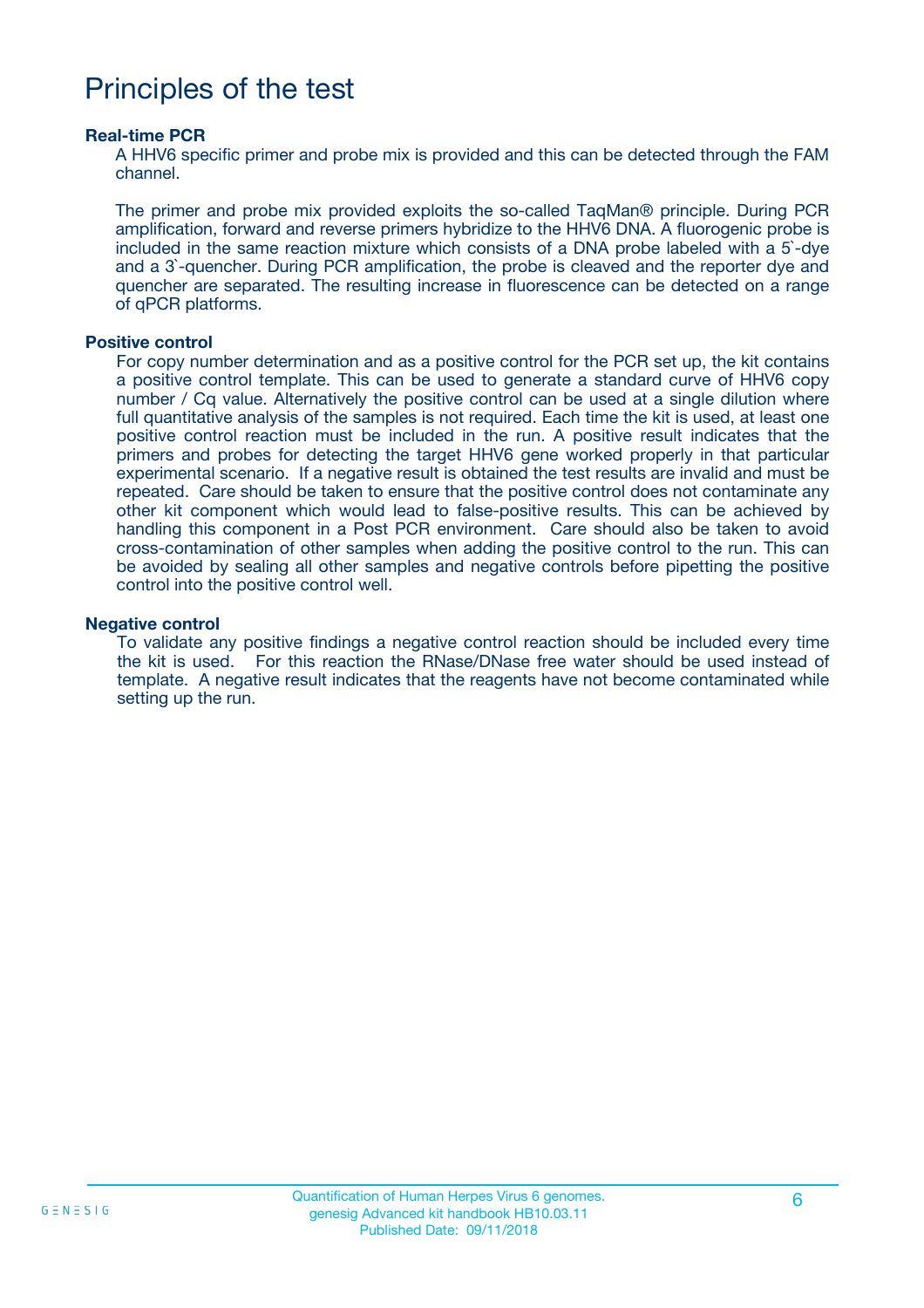#### **Internal DNA extraction control**

When performing DNA extraction, it is often advantageous to have an exogenous source of DNA template that is spiked into the lysis buffer. This control DNA is then co-purified with the sample DNA and can be detected as a positive control for the extraction process. Successful co-purification and qPCR for the control DNA also indicates that PCR inhibitors are not present at a high concentration.

A separate primer and probe mix are supplied with this kit to detect the exogenous DNA using qPCR. The primers are present at PCR limiting concentrations which allows multiplexing with the target sequence primers. Amplification of the control DNA does not interfere with detection of the HHV6 target DNA even when present at low copy number. The Internal control is detected through the VIC channel and gives a Cq value of 28+/-3.

#### **Endogenous control**

To confirm extraction of a valid biological template, a primer and probe mix is included to detect an endogenous gene. Detection of the endogenous control is through the FAM channel and it is NOT therefore possible to perform a multiplex with the HHV6 primers. A poor endogenous control signal may indicate that the sample did not contain sufficient biological material.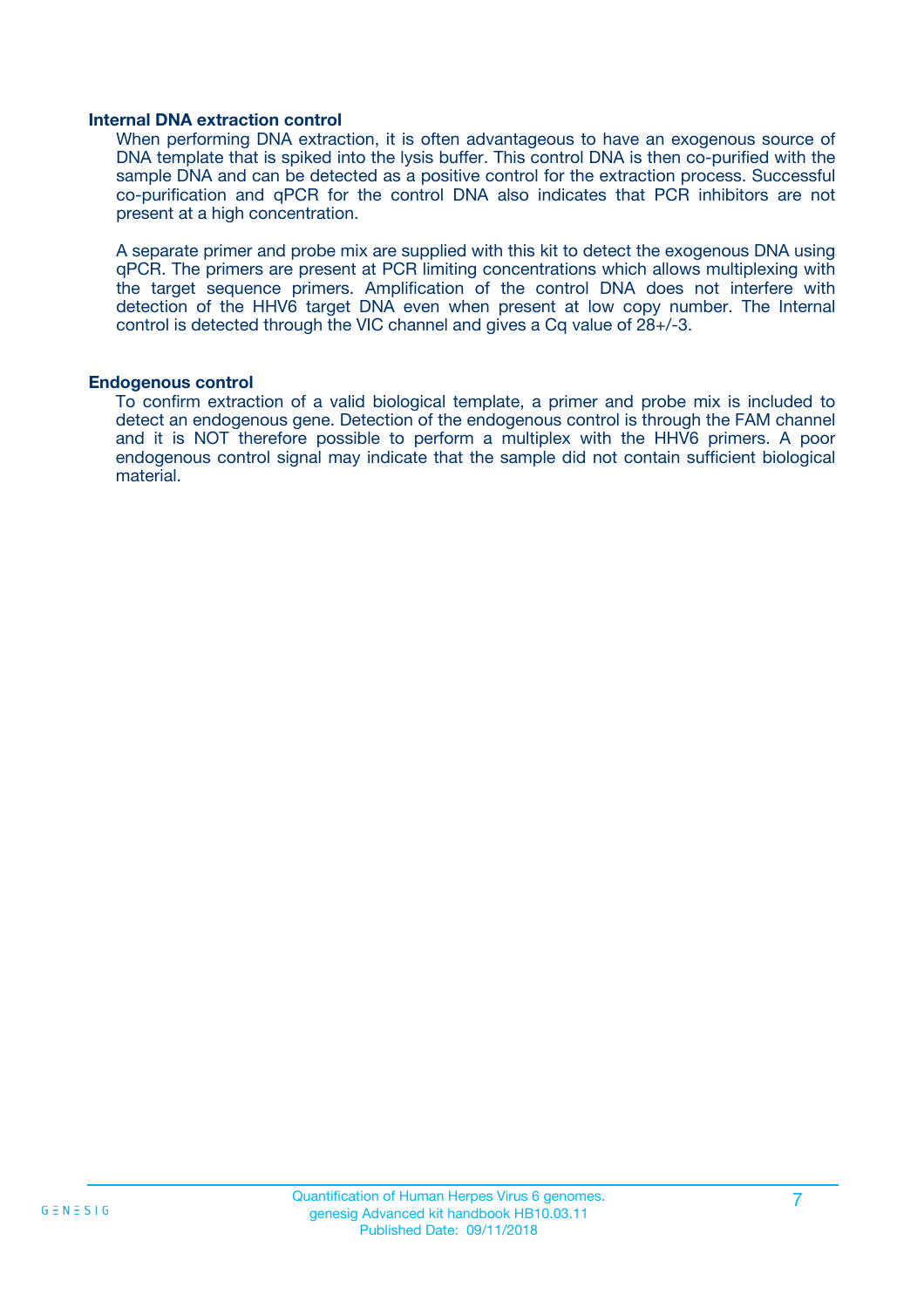### Resuspension protocol

To minimize the risk of contamination with foreign DNA, we recommend that all pipetting be performed in a PCR clean environment. Ideally this would be a designated PCR lab or PCR cabinet. Filter tips are recommended for all pipetting steps.

- **1. Pulse-spin each tube in a centrifuge before opening.** This will ensure lyophilised primer and probe mix is in the base of the tube and is not spilt upon opening the tube.
- **2. Resuspend the primer/probe mixes in the RNase/DNase free water supplied, according to the table below:**

To ensure complete resuspension, vortex each tube thoroughly.

| Component - resuspend in water                       |         |  |
|------------------------------------------------------|---------|--|
| <b>Pre-PCR pack</b>                                  |         |  |
| HHV6 primer/probe mix (BROWN)                        | $165$ µ |  |
| Internal extraction control primer/probe mix (BROWN) | $165$ µ |  |
| Endogenous control primer/probe mix (BROWN)          | 165 µl  |  |

**3. Resuspend the internal control template and positive control template in the template preparation buffer supplied, according to the table below:** To ensure complete resuspension, vortex each tube thoroughly.

| Component - resuspend in template preparation buffer |          |  |  |
|------------------------------------------------------|----------|--|--|
| <b>Pre-PCR heat-sealed foil</b>                      |          |  |  |
| Internal extraction control DNA (BLUE)               |          |  |  |
| <b>Post-PCR heat-sealed foil</b>                     |          |  |  |
| HHV6 Positive Control Template (RED) *               | $500$ µl |  |  |

\* This component contains high copy number template and is a VERY significant contamination risk. It must be opened and handled in a separate laboratory environment, away from the other components.

### DNA extraction

The internal extraction control DNA can be added either to the DNA lysis/extraction buffer or to the DNA sample once it has been resuspended in lysis buffer.

**DO NOT add the internal extraction control DNA directly to the unprocessed biological sample as this will lead to degradation and a loss in signal.**

- **1. Add 4µl of the Internal extraction control DNA (BLUE) to each sample in DNA lysis/extraction buffer per sample.**
- **2. Complete DNA extraction according to the manufacturers protocols.**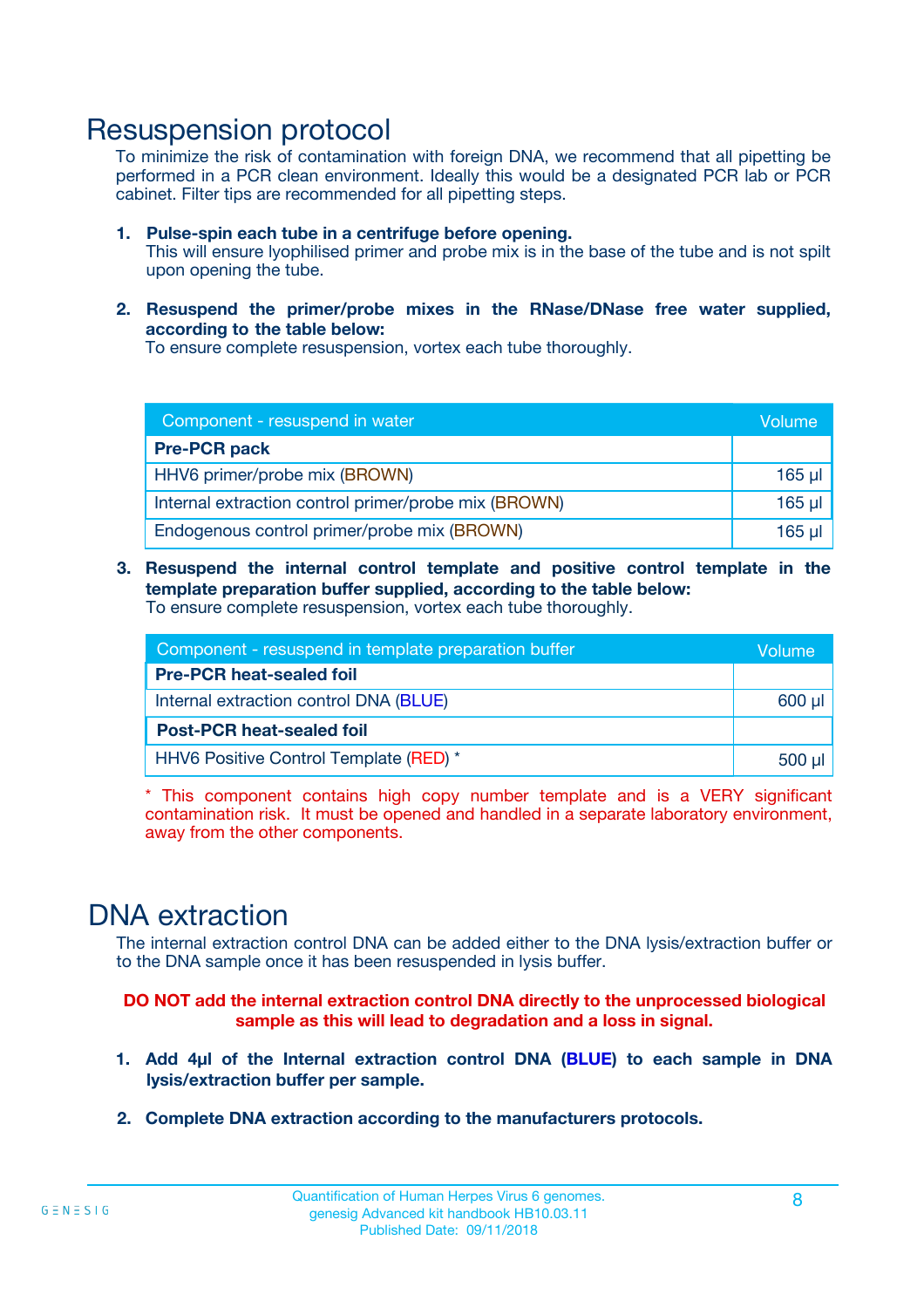# qPCR detection protocol

**1. For each DNA sample prepare a reaction mix according to the table below:** Include sufficient reactions for positive and negative controls.

| Component                                            | Volume   |
|------------------------------------------------------|----------|
| oasig or PrecisionPLUS 2X qPCR Master Mix            | $10 \mu$ |
| HHV6 primer/probe mix (BROWN)                        | 1 µI     |
| Internal extraction control primer/probe mix (BROWN) | 1 µl     |
| <b>RNase/DNase free water (WHITE)</b>                | $3 \mu$  |
| <b>Final Volume</b>                                  | 15 µl    |

**2. For each DNA sample prepare an endogenous control reaction according to the table below (Optional):**

**This control reaction will provide useful information regarding the quality of the biological sample.**

| Component                                   | Volume   |
|---------------------------------------------|----------|
| oasig or PrecisionPLUS 2X qPCR Master Mix   | $10 \mu$ |
| Endogenous control primer/probe mix (BROWN) | 1 µI     |
| <b>RNase/DNase free water (WHITE)</b>       | $4 \mu$  |
| <b>Final Volume</b>                         | 15 µl    |

- **3. Pipette 15µl of each mix into individual wells according to your qPCR experimental plate set up.**
- **4. Prepare sample DNA templates for each of your samples.**
- **5. Pipette 5µl of DNA template into each well, according to your experimental plate set up.**

For negative control wells use 5µl of RNase/DNase free water. The final volume in each well is 20ul.

**6. If a standard curve is included for quantitative analysis, prepare a reaction mix according to the table below:**

| Component                                 | Volume     |
|-------------------------------------------|------------|
| oasig or PrecisionPLUS 2X qPCR Master Mix | 10 $\mu$   |
| HHV6 primer/probe mix (BROWN)             | 1 µI I     |
| <b>RNase/DNase free water (WHITE)</b>     | $4 \mu$    |
| <b>Final Volume</b>                       | $15$ $\mu$ |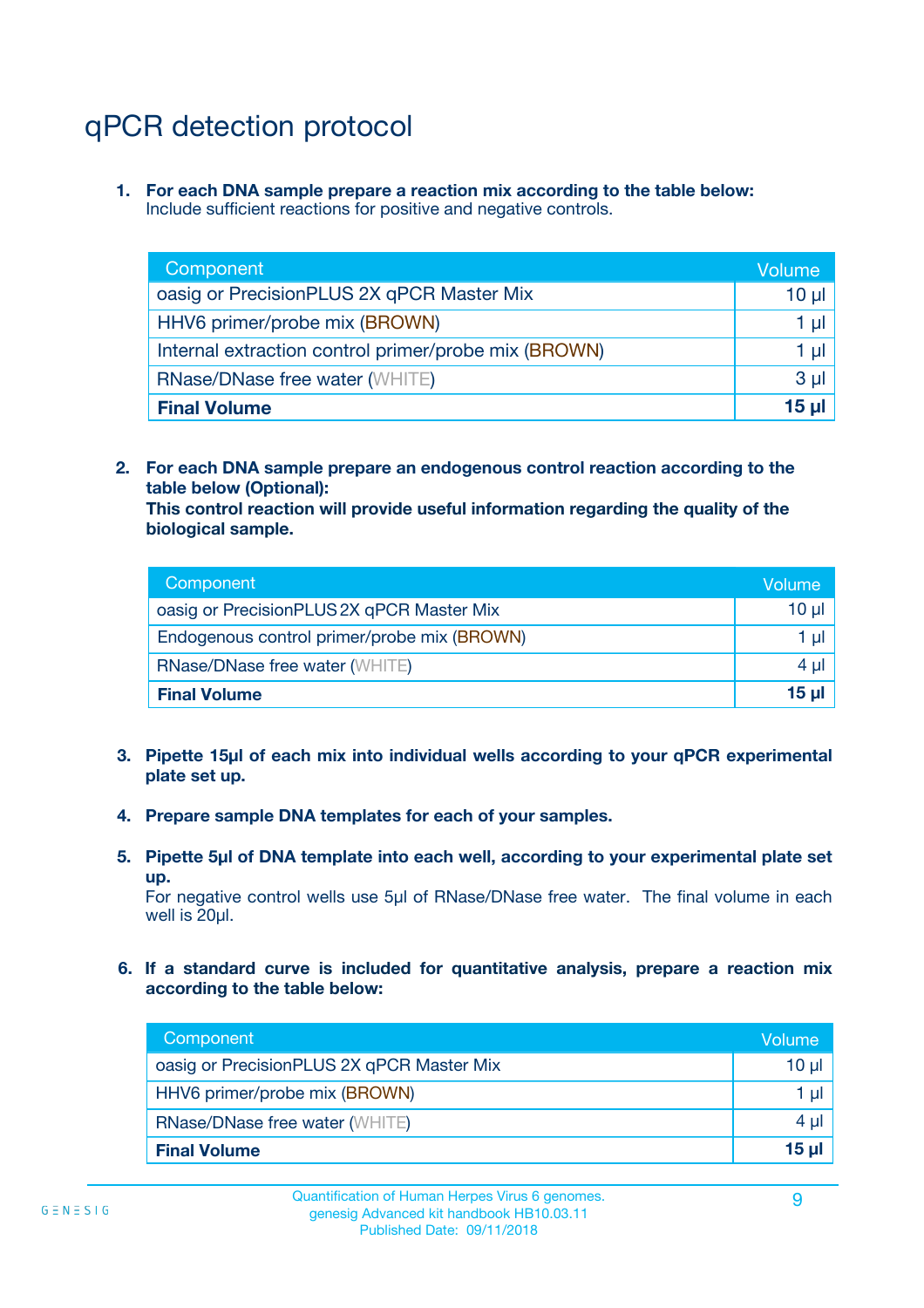#### **7. Preparation of standard curve dilution series.**

- 1) Pipette 90µl of template preparation buffer into 5 tubes and label 2-6
- 2) Pipette 10µl of Positive Control Template (RED) into tube 2
- 3) Vortex thoroughly
- 4) Change pipette tip and pipette 10µl from tube 2 into tube 3
- 5) Vortex thoroughly

Repeat steps 4 and 5 to complete the dilution series

| <b>Standard Curve</b>         | <b>Copy Number</b>     |
|-------------------------------|------------------------|
| Tube 1 Positive control (RED) | $2 \times 10^5$ per µl |
| Tube 2                        | $2 \times 10^4$ per µl |
| Tube 3                        | $2 \times 10^3$ per µl |
| Tube 4                        | $2 \times 10^2$ per µl |
| Tube 5                        | 20 per µl              |
| Tube 6                        | 2 per µl               |

**8. Pipette 5µl of standard template into each well for the standard curve according to your experimental plate set up.**

#### The final volume in each well is 20µl.

## qPCR amplification protocol

Amplification conditions using oasig or PrecisionPLUS 2X qPCR Master Mix.

|             | <b>Step</b>       | <b>Time</b>     | Temp    |
|-------------|-------------------|-----------------|---------|
|             | Enzyme activation | 2 min           | 95 °C   |
| Cycling x50 | Denaturation      | 10 <sub>s</sub> | 95 $°C$ |
|             | DATA COLLECTION * | 60 s            | 60 °C   |

\* Fluorogenic data should be collected during this step through the FAM and VIC channels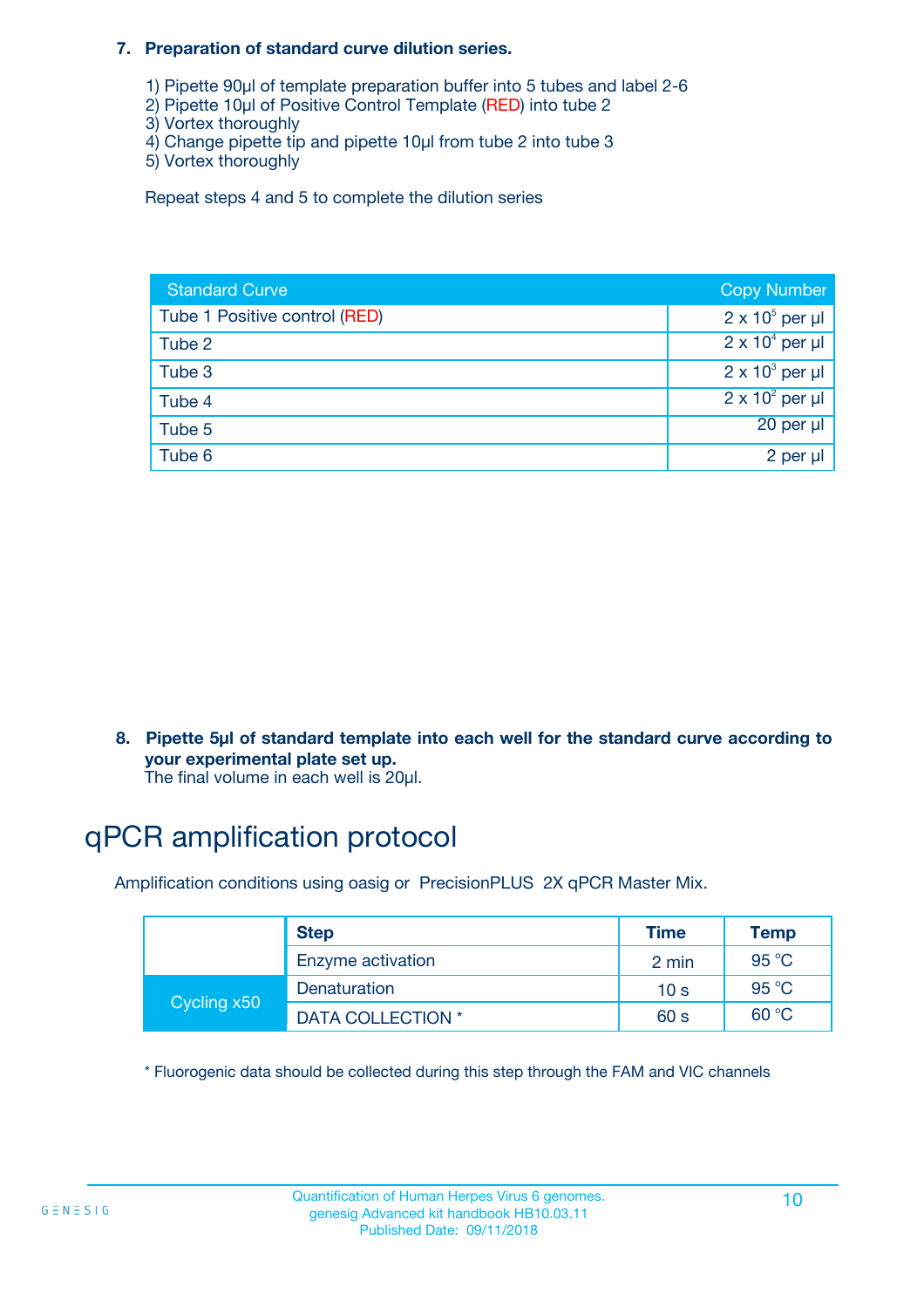# Interpretation of results

| <b>Target</b><br>(FAM) | <b>Internal</b><br>control<br>(NIC) | <b>Positive</b><br>control | <b>Negative</b><br>control | Interpretation                                                                                                  |
|------------------------|-------------------------------------|----------------------------|----------------------------|-----------------------------------------------------------------------------------------------------------------|
| $\leq 30$              | $+ 1 -$                             | ÷                          |                            | <b>POSITIVE QUANTITATIVE RESULT</b><br>calculate copy number                                                    |
| > 30                   | ٠                                   | ÷                          |                            | <b>POSITIVE QUANTITATIVE RESULT</b><br>calculate copy number                                                    |
| > 30                   |                                     | ÷                          |                            | <b>POSITIVE QUALITATIVE RESULT</b><br>do not report copy number as this<br>may be due to poor sample extraction |
|                        | ÷                                   | ÷                          |                            | <b>NEGATIVE RESULT</b>                                                                                          |
| $+ 1 -$                | $+ 1 -$                             | ÷                          | $\leq$ 35                  | <b>EXPERIMENT FAILED</b><br>due to test contamination                                                           |
| $+$ / -                | $+ 1 -$                             | ÷                          | > 35                       | $\star$                                                                                                         |
|                        |                                     | ÷                          |                            | <b>SAMPLE PREPARATION FAILED</b>                                                                                |
|                        |                                     |                            | $+$ /                      | <b>EXPERIMENT FAILED</b>                                                                                        |

Positive control template (**RED**) is expected to amplify between Cq 16 and 23. Failure to satisfy this quality control criterion is a strong indication that the experiment has been compromised.

\*Where the test sample is positive and the negative control is positive with a  $Ca > 35$ , the sample must be reinterpreted based on the relative signal strength of the two results:



If the sample amplifies  $> 5$  Cq earlier than the negative control then the sample should be reinterpreted (via the table above) with the negative control verified as negative.



If the sample amplifies  $< 5$  Cq earlier than the negative control then the positive sample result is invalidated and<br>the result should be determined  $the$  result should be inconclusive due to test contamination. The test for this sample should be repeated.